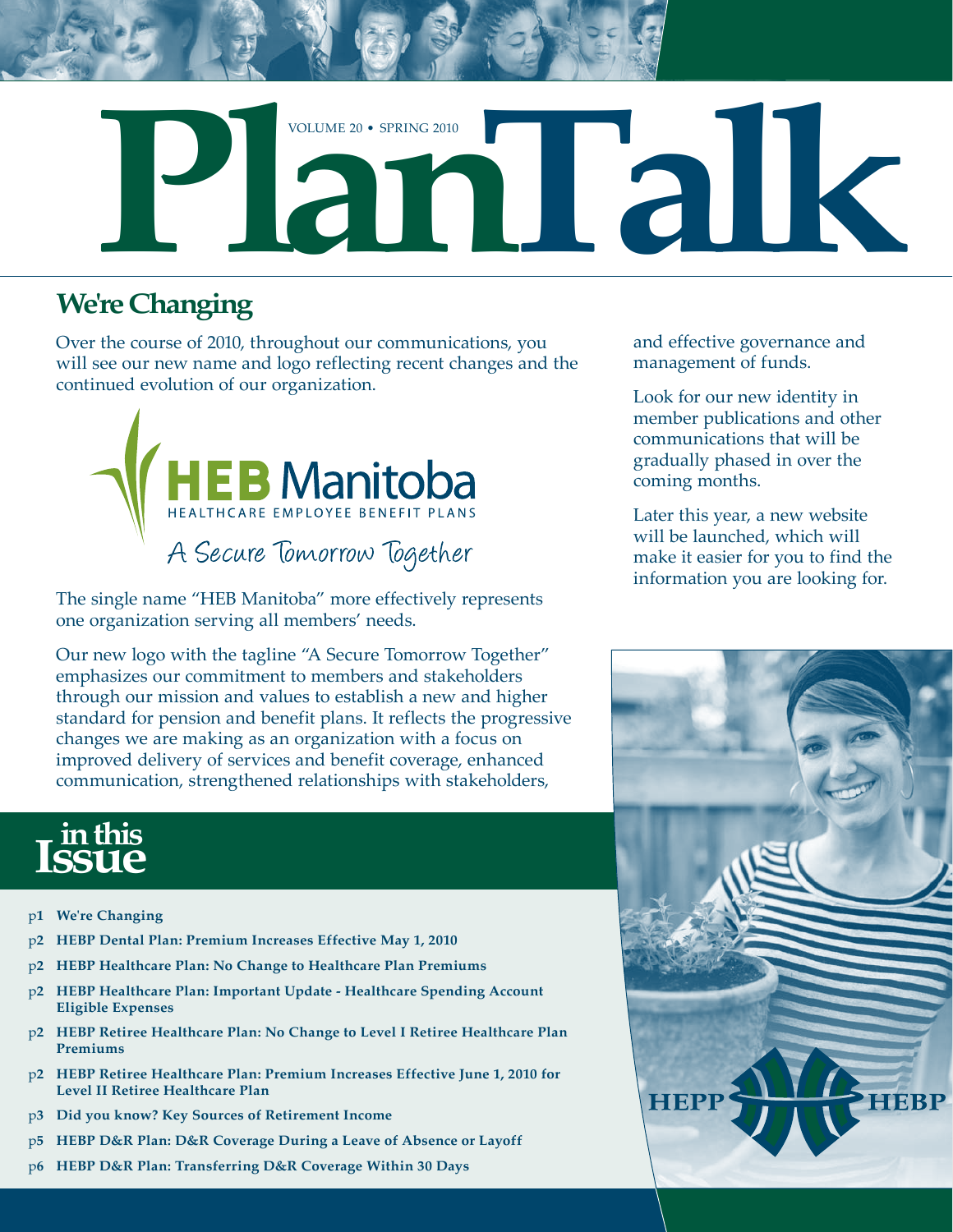# **HEBP Dental Plan | Premium Increases Effective May 1, 2010**

The HEBP Board of Trustees has approved premium increases for the Dental Plan, effective May 1, 2010. The premium increases are required to fund increased utilization and cover Manitoba Dental Association fee guide increases.

#### **Monthly Premium Increases for the Dental Plan**

| Coverage | <b>Before</b><br><b>Increase</b> | <b>Effective</b><br>May 1, 2010 | <b>Total</b><br><b>Increase</b> |
|----------|----------------------------------|---------------------------------|---------------------------------|
| Single   | \$27.10                          | \$27.92                         | \$0.82                          |
| Family   | \$79.16                          |                                 | \$2.38                          |

## **HEBP Healthcare Plan | No Change to Healthcare Plan Premiums**

Effective April 1, 2009, the new Healthcare Plan was introduced for all active members. At this time, premiums will remain at the rates that were established when the Plan was introduced.

**Monthly Premiums Remain Unchanged for the Healthcare Plan**

| Coverage | <b>Employee</b><br>Premium | <b>Employer</b><br>Premium | <b>Total Premium</b> |
|----------|----------------------------|----------------------------|----------------------|
| Single   | \$16.73                    | \$16.73                    | \$33.46              |
| Family   | \$41.73                    | \$41.73                    | \$83.46              |

## **HEBP Healthcare Plan Important Update: Healthcare Spending Account Eligible Expenses**

Expenses eligible for reimbursement from a Healthcare Spending Account (HSA) are governed by Canada Revenue Agency (CRA).

The recent federal budget removed expenses that are incurred for purely cosmetic reasons, including any

related services and other expenses such as travel, from eligible expenses under CRA's medical expense tax credit, effective March 4, 2010.

The federal government periodically amends the medical expense tax credit guidelines. For details on

eligible expenses, you can contact CRA at 1-800-959-8281, or visit www.cra.gc.ca to ensure you have the most up-to-date information on eligible expenses.

## **HEBP Retiree Healthcare Plan No Change to Level I Retiree Healthcare Plan Premiums**

No premium adjustments are required for the Level I Retiree Healthcare Plan at this time. Premiums will remain at \$5.00 per month for single coverage and \$8.75 per month for family coverage.

### **Premium Increases Effective June 1, 2010 for Level II Retiree Healthcare Plan**

In 2009, the total amount of claims and associated costs paid for the Level II Retiree Healthcare Plan exceeded the premiums collected by more than 4%. To ensure the Plan is adequately funded to pay future anticipated claims, the HEBP Board of Trustees has approved a premium increase for the Plan, effective June 1, 2010.

#### **Monthly Premium Increases for the Level II Retiree Healthcare Plan\***

| Coverage | <b>Before</b><br><b>Increase</b> | <b>Effective</b><br><b>June 1, 2010</b> | <b>Total</b><br><b>Increase</b> |
|----------|----------------------------------|-----------------------------------------|---------------------------------|
| Single   | \$42.07                          | \$43.75                                 | \$1.68                          |
| Family   | \$66.49                          | \$69.15                                 | \$2.66                          |

\* Retiree Healthcare premiums are automatically deducted from monthly HEPP pension payments.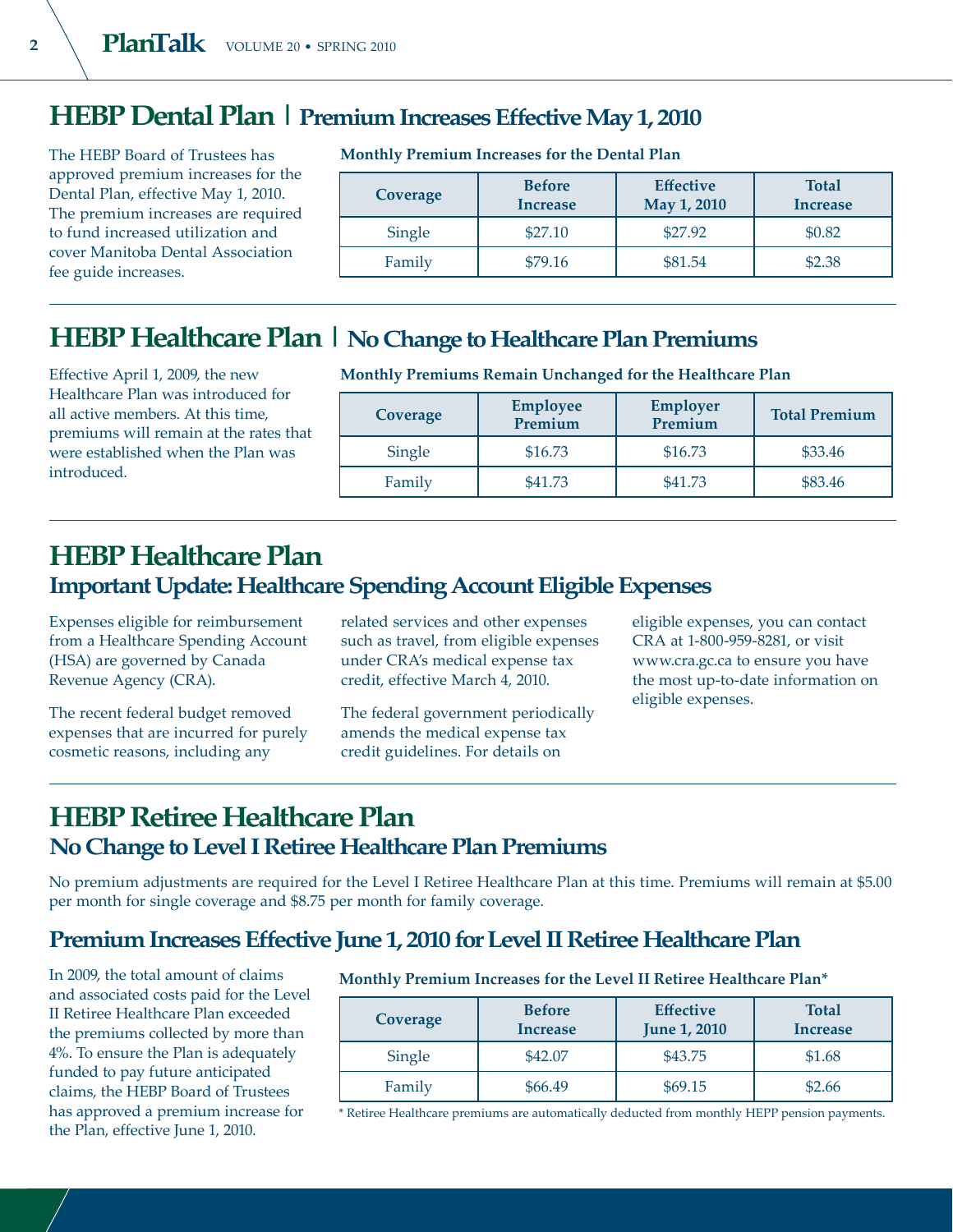## **Did you know? Key Sources of Retirement Income**

Your retirement income is typically based on three key sources: employer-sponsored pension plans, government-sponsored pension programs, and personal savings. Each of these sources of retirement income can be thought of as one piece of a three-piece pie.

#### **Key Sources of Retirement Income**



#### **Employer-Sponsored Pension Plans - Healthcare Employees' Pension Plan (HEPP)**

The Healthcare Employees' Pension Plan (HEPP) administers your employer pension, and as such, we are able to provide you with information related to your HEPP pension options.

When considering retirement, we encourage members to contact HEPP and request a retirement package, which outlines estimated monthly pension amounts under the various retirement options available. Once you receive and review the information provided in the retirement package, we encourage you to make an appointment and meet with one of our Senior Pension & Benefits Specialists to review your personal information and retirement options.

HEPP Senior Pension & Benefits Specialists are not financial planners and cannot advise you on when to retire or what retirement options are best for your personal and financial situation, but they are available to answer any questions relating to your HEPP pension benefits.

#### **Government-Sponsored Programs**

Generally, there are two governmentsponsored pension programs, which are important sources of retirement income:

- Old Age Security (OAS) and Guaranteed Income Supplement (GIS), and
- Canada Pension Plan (CPP).

HEPP does not administer these plans, so we cannot provide you with specific information about your benefits under these programs. However, we can provide general information to ensure you factor these benefits into your retirement planning decisions.

#### **Old Age Security (OAS) and Guaranteed Income Supplement (GIS)**

OAS is a universal program that provides income to Canadians who reach age 65. Eligibility depends only on the period of residency in Canada. The eligibility rules are complex; generally, you must have resided in Canada for at least 10 years to be eligible for the OAS benefit. Unlike CPP, OAS is available only at age 65 or later, and deferring OAS beyond age 65 does not increase the amount of pension.

To be eligible for the GIS benefit, you must be receiving the OAS

pension and meet specific income requirements.

For further information on the OAS and GIS program, please refer to the Service Canada website at http:// www.servicecanada.gc.ca/eng/isp/oas/ oastoc.shtml.

#### **Canada Pension Plan (CPP)**

A CPP retirement pension is a monthly benefit paid to those who have contributed to the Canada Pension Plan. CPP is designed to replace about 25% of the earnings on which a person's contributions were based, up to a maximum amount.

You can choose to receive your CPP pension as early as age 60 or any time up to the age of 70. Based on current provisions, your CPP pension is adjusted by 0.5% for each month before or after your 65th birthday from the time you begin to receive your pension.

For example, if you choose to receive your CPP at age 60, your pension would be reduced by 30% (i.e., 0.5% x 60 months). If you choose to receive your CPP at age 70, your pension would be increased by 30% (i.e., 0.5% x 60 months).

The age at which you choose to receive CPP and the amount of the CPP payable to you should be considered when making retirement plans.

#### **Proposed Changes to the Canada Pension Plan (CPP)**

CPP has adjusted pensions by 0.5%, as described above, since 1987. Due to significant shifts in economic and demographic factors these adjustments are reported to no longer ensure "actuarially fair"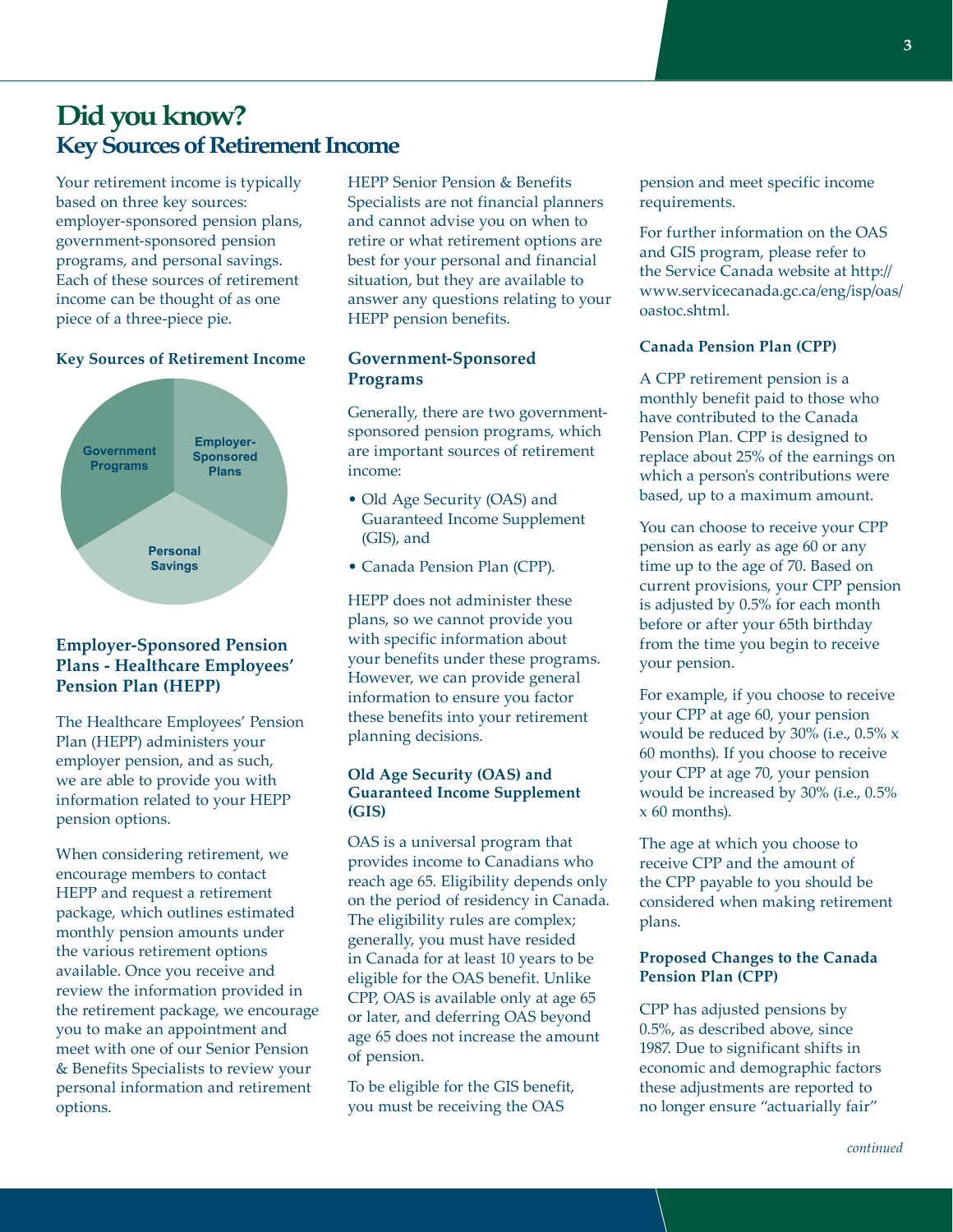levels of pension payments. In order to gradually restore the actuarial fairness, the Federal, Provincial and Territorial Ministers of Finance have proposed changes to the CPP.

To ensure you are making an informed decision when deciding whether or not to retire you should be aware of the proposed changes to the CPP pension adjustments for early and late elections. Under the proposed changes:

- The early pension reduction, which is applied to pensions received as early as age 60, would be gradually increased from 0.5% to 0.6% for each month that the pension is received prior to age 65. The gradual increase would be applied over a period of five years, starting in 2012.
- The late pension adjustment, which increases the amount of the CPP pension, would be gradually increased from 0.5% to 0.7%, for each month that the pension is received after age 65 and up to age 70. The gradual increase would be applied over a period of three years, starting in 2011.

If the proposed changes are implemented and you were to choose to receive your CPP at age 60, the basic pension amount that you would have received at age 65 would be reduced by up to 36%. If you choose to receive your CPP at age 70, your pension would be increased by up to 42%.

Please note that in addition to the proposed changes to the pension adjustments for early and late pension elections, there are other proposed changes to the CPP provisions. For further information on these additional proposed changes, as well as the proposed changes to the pension adjustment for early and late pension elections, please refer to the Canada Pension Plan news release on the Department of Finance Canada website at http://www.fin.gc.ca/n08/ data/09-051\_1-eng.asp.

For general information on the CPP, please refer to the Service Canada website at http://www.servicecanada. gc.ca/eng/isp/cpp/cpptoc.shtml.

#### **Personal Savings**

The third source of retirement income is comprised of your personal savings, such as registered retirement savings plans (RRSPs), investment income, home ownership, and other assets.

When considering retirement, you should look at all the pieces of your personal retirement income "pie" and make sure that you understand the impact of the decisions you are making. While HEPP staff can provide you with information about your HEPP pension options, you may wish to consult a financial planner to help you put all the pieces together.

*The information provided in this article is for general information purposes only and does not constitute advice.*

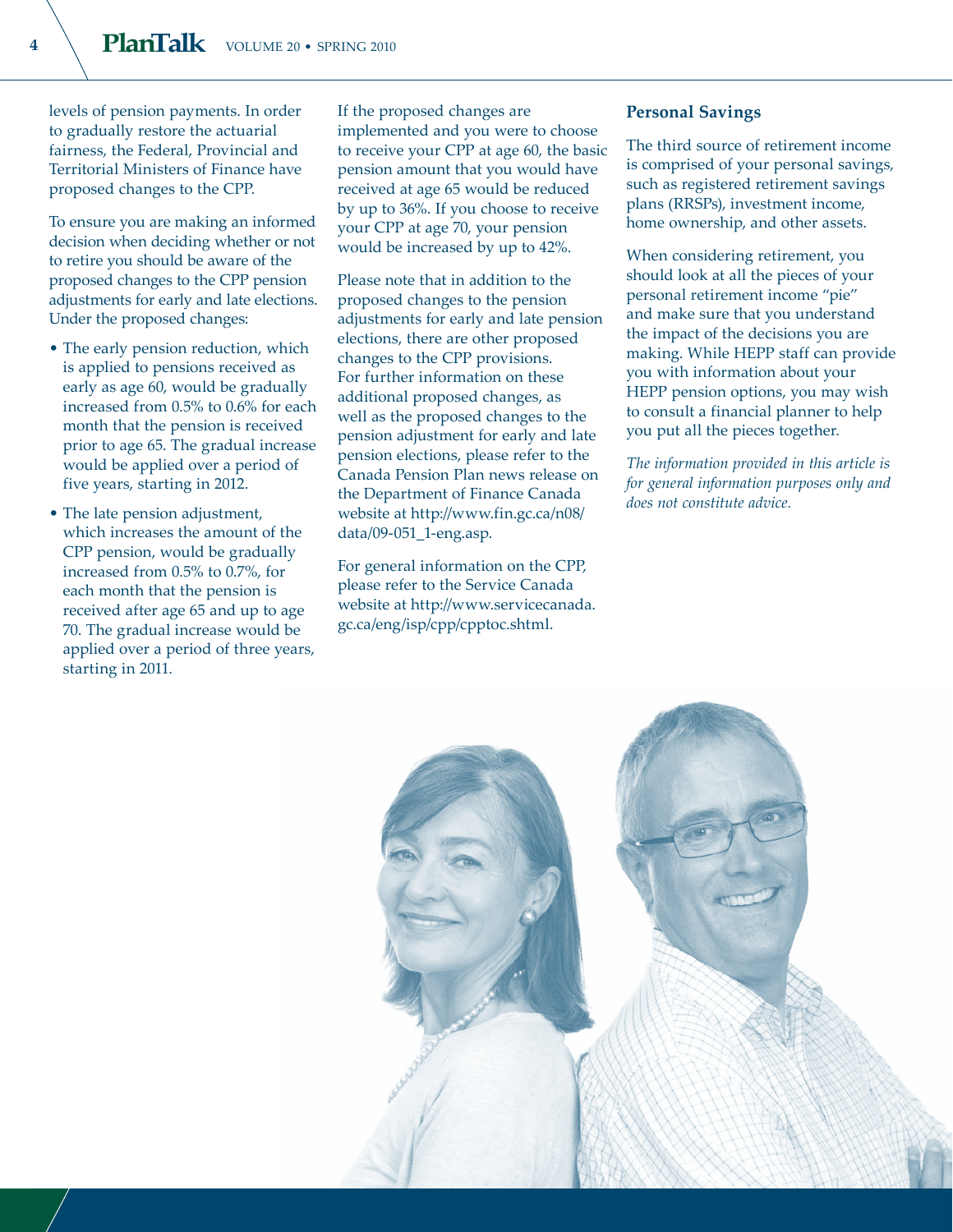## **HEBP Disability & Rehabilitation Plan D&R Coverage During a Leave of Absence or Layoff**

If you are planning to go on an unpaid leave of absence (LOA) or layoff, you will have the option to maintain or terminate your Disability & Rehabilitation (D&R) Plan coverage. In any case, it is important that you contact the human resources/benefits representative at your Participating Employer **prior** to your last day worked.

This article provides information about the following:

- Unpaid Leaves of Absence: Educational, Maternity, Parental, and Personal Leave of Absence (LOA) or Layoff.
- Sick LOA.

#### **Unpaid Leaves of Absence: Educational, Maternity, Parental, and Personal LOA or Layoff**

Prior to starting an unpaid LOA or layoff, you must make a choice regarding your D&R coverage. You may elect to:

- a) Prepay your D&R premiums to maintain D&R coverage during the LOA or layoff, or
- b)Terminate your D&R coverage effective the first day of your educational, maternity, parental, or personal LOA or layoff.

#### **Note:**

- Prepayment of D&R premiums must be arranged prior to the start of your personal, maternity, parental, or educational LOA or layoff to maintain D&R coverage during the LOA or layoff.
- The D&R Plan does not have a provision for a partial LOA based upon a reduction in hours or Equivalent Full-Time (EFT). You

must cease working to be deemed on an LOA or layoff.

- If your employment is terminated while on the LOA or layoff, D&R coverage will cease on the date of termination subject to the employee transferring to a new Participating Employer in accordance with the terms of the D&R Plan Text as set out below:
	- If your employment is terminated prior to the LOA or layoff end date, you can request a D&R premium refund or to have your post-dated cheques returned.

#### **Maintaining D&R Coverage During an Approved LOA or Layoff**

If you maintain your D&R coverage during your unpaid LOA or layoff by prepaying D&R premiums prior to the start of your LOA or layoff:

- 1. You are eligible to apply for D&R Benefits, if you become ill or injured during the LOA or layoff.
- 2.Your D&R coverage continues seamlessly on an uninterrupted basis so that when you return to work you will not have to serve a three-month waiting period.
- 3. You maintain your original Effective Date of Coverage.

#### **Electing to Terminate D&R Coverage on Last Day Worked**

If you elect not to prepay your D&R premiums in order to maintain your coverage:

- 1. D&R coverage terminates on the last day worked prior to the start of your unpaid LOA or layoff.
- 2.You will not be eligible for D&R Benefits should you become ill or injured during your LOA or layoff.

3. When you return to work, you will be required to:

a) Enrol in the D&R Plan.

- b)Serve a three-month waiting period. Your D&R coverage will start the day following three months of continuous Active Service.
- 4.You will have a new Effective Date of Coverage. Consequently, if you cease work due to illness or injury within one year of the Effective Date of Coverage, the Pre-existing Condition Limitation provision will be investigated and you may not be eligible for D&R Benefits.

#### **Your Responsibilities Prior to Starting Your LOA or Layoff**

- Contact the human resources/ benefits representative at your Participating Employer to discuss maintaining or terminating D&R coverage during your LOA or layoff.
- Complete and submit the applicable LOA forms to your Participating Employer.
- If maintaining coverage, arrange for the prepayment of D&R premiums.

#### **Leave of Absence: Sick LOA**

The D&R Plan is a long-term disability plan. If you apply for D&R Benefits, you are required to satisfy a waiting period of 119 days (119-Day Elimination Period). During the 119- Day Elimination Period, you may be eligible for sick pay or vacation pay from your Participating Employer or Employment Insurance (EI) sickness benefits.

It is mandatory that D&R coverage is maintained up to the date you are eligible to receive D&R Benefits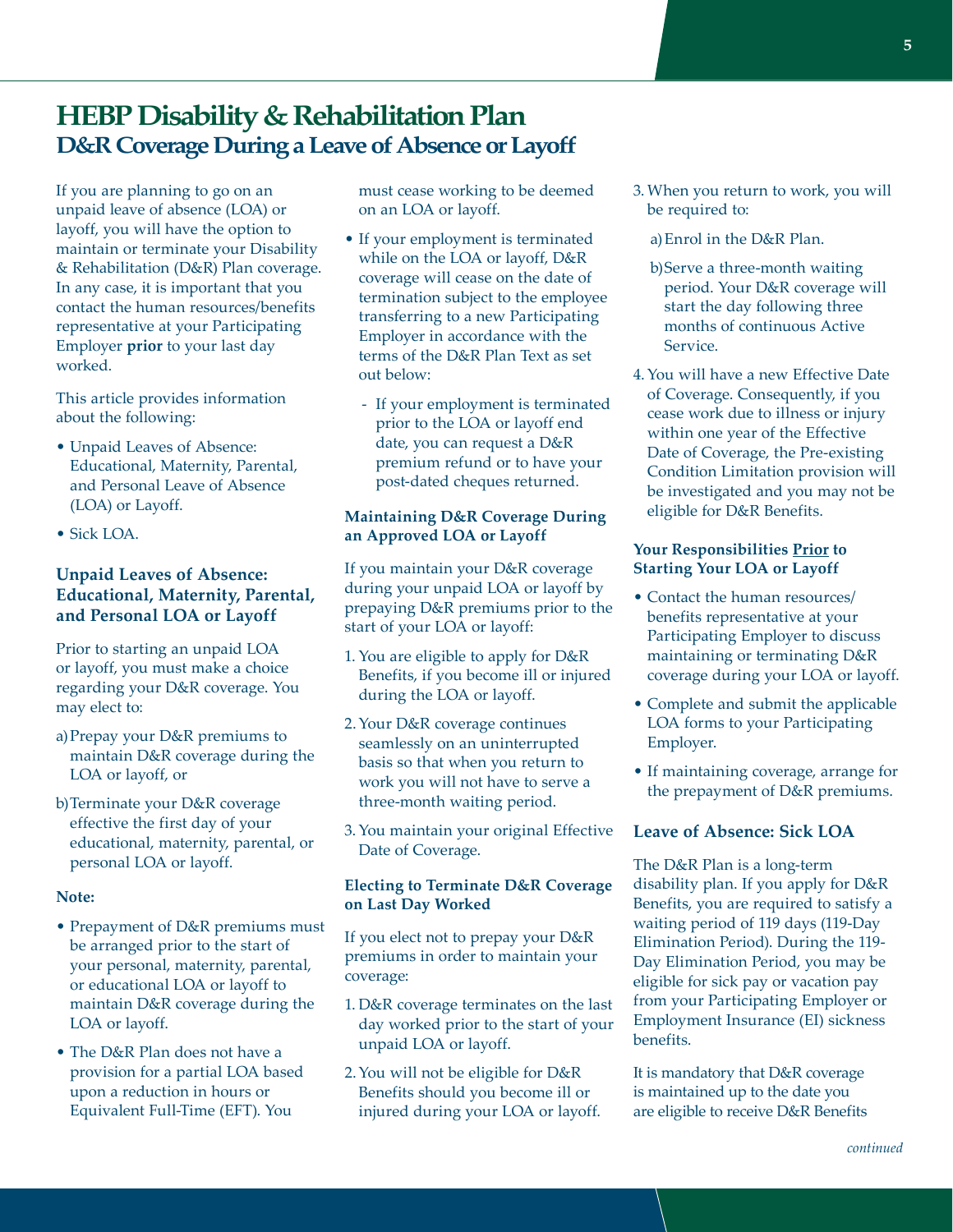(throughout the 119-Day Elimination Period). If D&R premiums are not prepaid, or at the latest, paid within 30 calendar days of the start of your sick LOA, D&R coverage will terminate, and you will not be entitled to D&R Benefits.

When you are receiving sick pay from your Participating Employer, HEBP continues to receive D&R premiums through payroll deductions. If you do not have sufficient accumulated banked sick pay to cover the entire 119-Day Elimination Period, your Participating Employer will calculate the portion not covered by sick pay, and D&R premiums must be paid for the period up to the end of the 119- Day Elimination Period.

#### **Sufficient Banked Sick Pay to Cover the Entire 119-Day Elimination Period**

If you have sufficient banked sick pay to cover the entire 119- Day Elimination Period, D&R premiums will be submitted by your Participating Employer through payroll deductions.

#### **Insufficient Banked Sick Pay to Cover the Entire 119-Day Elimination Period**

If you do not have sufficient accumulated banked sick pay to cover the entire 119-Day Elimination Period, your Participating Employer will calculate the portion not covered by paid sick pay, and the D&R premiums must be prepaid or, at the latest, paid within 30 calendar days of the start of your sick LOA, for the period up to the end of the 119-Day Elimination Period to maintain your D&R coverage.

- 1. HEBP must receive the outstanding portion of the D&R premium payments (2.3%) for the entire portion of the 119-Day Elimination Period that is not covered by banked sick pay prior to the start of your LOA or, at the latest, within 30 calendar days from the start of your sick LOA. Payments are arranged through the Participating Employer. D&R premiums are calculated based on 2.3% of your Monthly Earnings as of your last day worked.
- 2. HEBP will accept:
	- A cheque or money order for the full amount (lump sum).
	- Monthly post-dated cheques.
- 3. Cheques or money orders should be made payable to "HEBP D&R Trust Fund<sup>'</sup>

#### **Your Responsibilities:**

- Contact the human resources/ benefits representative at your Participating Employer to arrange prepayment of D&R premiums for your sick LOA.
- If you know in advance that you will be starting a sick LOA, arrange to prepay your D&R premiums

before the start of the sick LOA.

- If you do not know in advance that you will be starting a sick LOA, arrange to prepay your D&R premiums as soon as possible. This must be completed within 30 calendar days from the start of your sick LOA.
- Ensure that the LOA prepayment forms are completed and submitted prior to the deadline.

Premium-free D&R coverage will only be provided if HEBP receives a D&R claim from you and the claim is approved in writing by HEBP.

There are situations where a D&R claim decision may not be made until after the 119-Day Elimination Period. If a decision regarding your claim has not been made prior to the end of the 119-Day Elimination Period, you must continue to pay D&R premiums **beyond** the 119-Day Elimination Period to maintain D&R coverage. When you have paid D&R premiums beyond the 119-Day Elimination Period and the claim is accepted retroactively, post-dated cheques will be returned or a D&R premium refund can be arranged by contacting your D&R Claims Specialist.

## **HEBP Disability & Rehabilitation Plan Transferring D&R Coverage Within 30 Days**

You may transfer your D&R coverage if you work for a Participating Employer and are covered by the D&R Plan, then terminate your employment and begin working for another Participating Employer within 30 calendar days in a position that is covered by the D&R Plan. There are two types of D&R Coverage Transfers:

#### **1. Transfer of Coverage Within 30 Calendar Days With a Prior Written Agreement of Employment**

If, prior to your termination with your first Participating Employer, you have a written agreement with another Participating Employer stating that you will commence employment with

that Participating Employer within 30 calendar days of the termination of employment from your first Participating Employer, you must:

- Complete the D&R coverage transfer form.
- Provide a copy of the written agreement with your new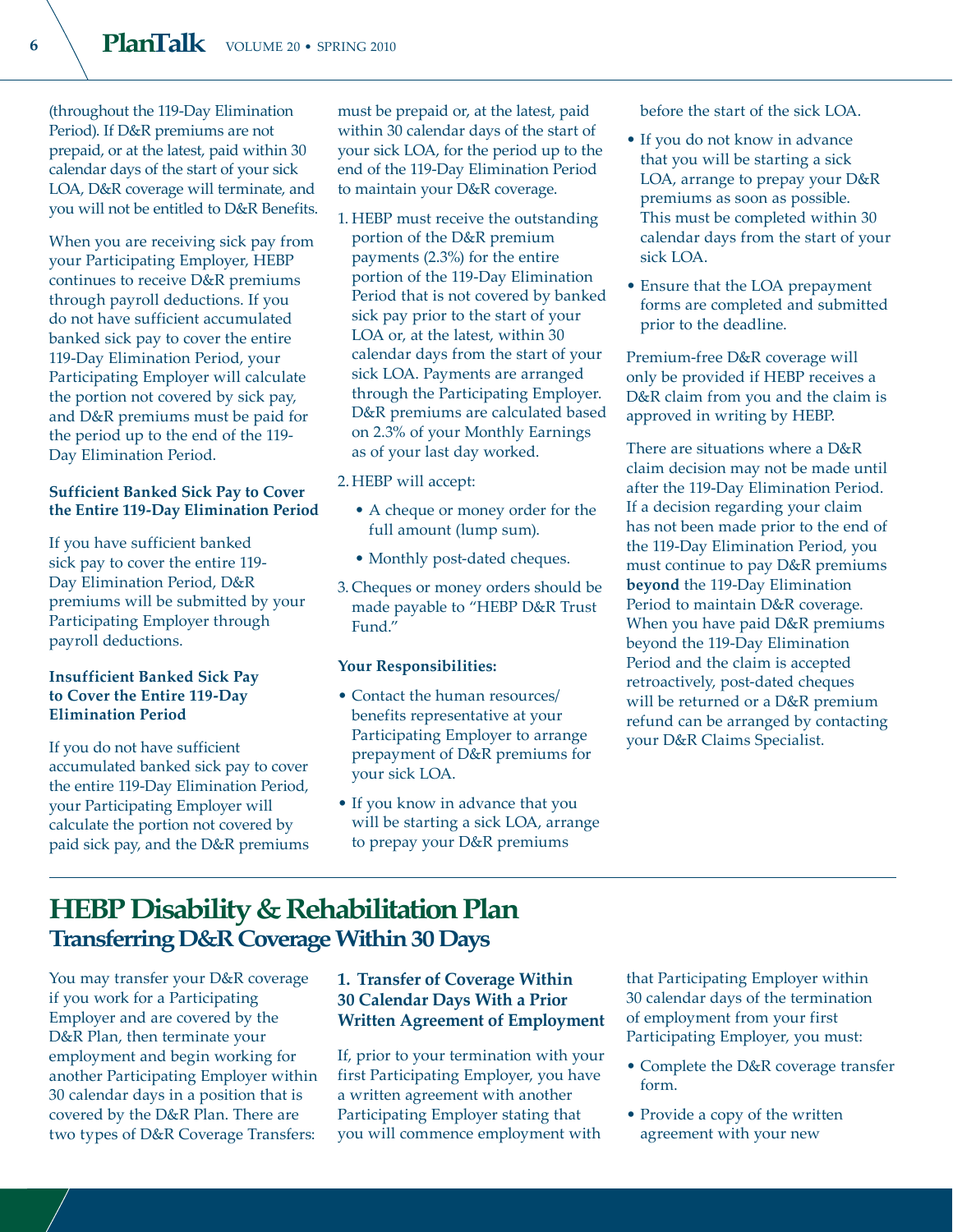Participating Employer that you will commence employment with that Participating Employer within 30 calendar days after your termination of employment with your first Participating Employer. The copy of the written agreement must be provided with the completed transfer form.

- Prepay all D&R premiums for the period of time between your termination date with your first Participating Employer and when employment commences at your new Participating Employer.
- Commence work in a full-time or part-time position, working at least an average of 15 hours per week, with the new Participating Employer within 30 calendar days of your termination with your first Participating Employer.

#### **The Effect on Your D&R Coverage:**

- As you prepay your D&R premiums prior to the termination of employment, you maintain your D&R coverage for the time period between employment. Therefore, should you become ill or injured during the time period between employment, you are eligible to apply for D&R Benefits.
- You maintain your original Effective Date of Coverage (the date you were covered by the D&R Plan). If you become ill or injured and your Effective Date of Coverage is at least 12 months earlier, the Pre-existing Condition Limitation provision will not be investigated.

#### **Note:**

- To arrange this type of transfer, you must make arrangements with your human resources/ benefits representative at your first Participating Employer prior to your termination.
- If all necessary D&R premiums are not prepaid:
- You will not be covered by the D&R Plan for the period of time between the termination date and when employment commences with the new Participating Employer.
- You will not maintain your original Effective Date of Coverage.

#### **2. Transfer of Coverage Within 30 Calendar Days Without a Written Agreement of Employment**

If you terminate your employment with your first Participating Employer prior to securing future employment, and then obtain employment with another Participating Employer within 30 calendar days, you may apply to have your D&R coverage transferred effective on the date you commence employment with the new Participating Employer.

#### **The Effect on Your D&R Coverage:**

- Your Effective Date of Coverage is your first day of employment with your new Participating Employer.
	- You do not have to serve a threemonth waiting period before you are covered by the D&R Plan. Your first day of coverage is your first day of Active Service with your new Participating Employer.
- The Pre-existing Condition Limitation provision of the D&R Plan shall not apply as long as you were covered by the D&R Plan for at least 12 consecutive months prior to when your coverage terminates with your previous Participating Employer.
- If, when you terminate with your first Participating Employer, you have been covered by the D&R Plan for less than 12 consecutive months, then the Pre-existing Condition Limitation provision shall apply. The remaining time period (balance of the 12 consecutive months) shall continue to accumulate from the

date you commence employment with your new Participating Employer.

#### **Note:**

- To be eligible to transfer your D&R coverage, you must be covered by the D&R Plan at the time of termination of employment with your first Participating Employer.
- The transfer must occur within 30 calendar days of the termination of employment. If the commencement of employment occurs after 30 calendar days, you must be enrolled as a newly hired employee, and must serve the three-month waiting period.
- The original completed, signed, and dated transfer form must be received by HEBP within 30 calendar days of your first day of employment with your new Participating Employer.
	- If the transfer form is not received within the 30-calendar day deadline, you must be enrolled as a newly hired employee, and must serve the three-month waiting period.